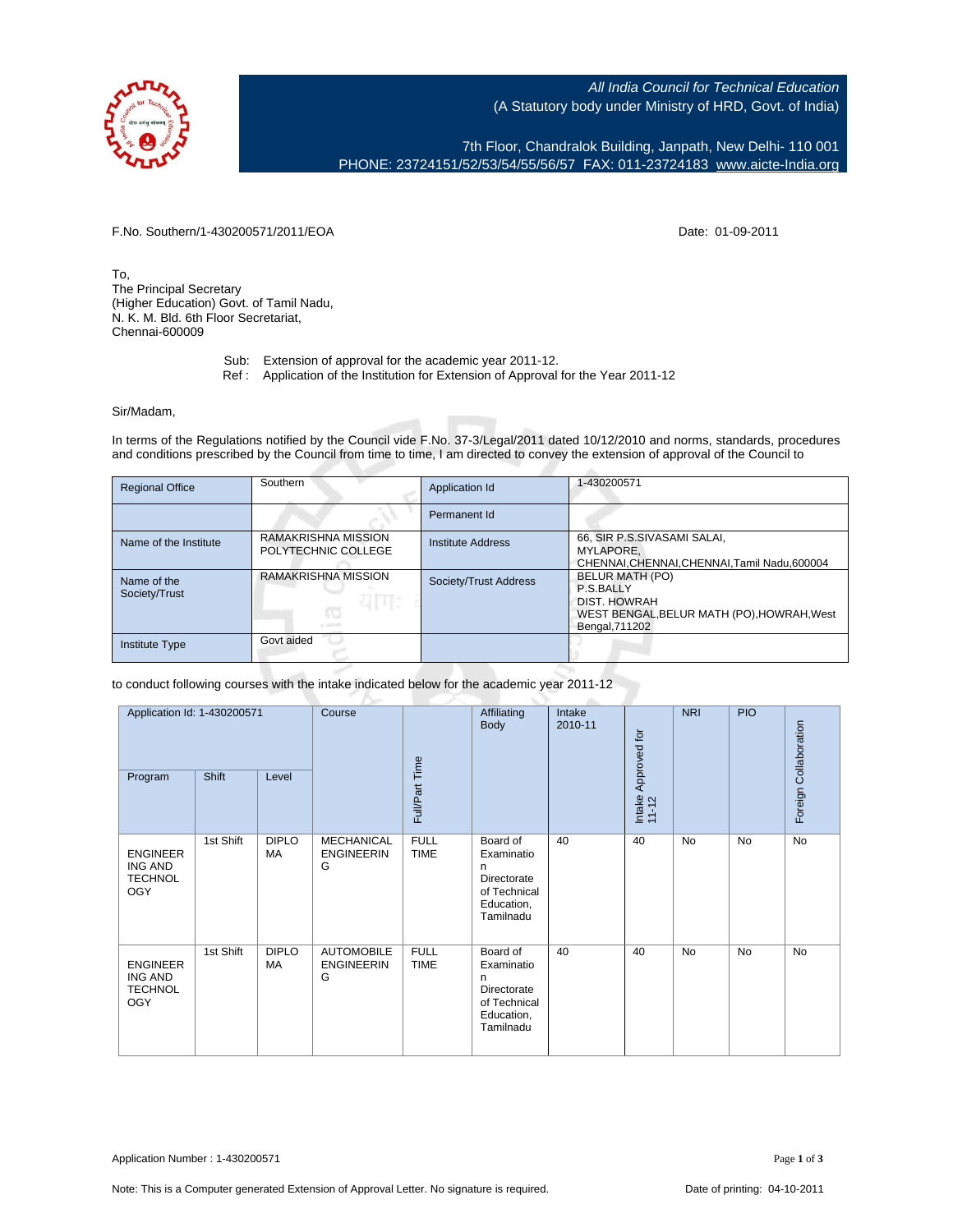All India Council for Technical Education (A Statutory body under Ministry of HRD, Govt. of India)

7th Floor, Chandralok Building, Janpath, New Delhi- 110 001 PHONE: 23724151/52/53/54/55/56/57 FAX: 011-23724183 [www.aicte-India.org](http://www.aicte-India.org)

| Application Id: 1-430200571<br>Program                     | Shift     | Level              | Course                                    | jme<br>Full/Part           | Affiliating<br><b>Body</b>                                                            | Intake<br>2010-11 | Approved for<br>Intake<br>11-12 | <b>NRI</b> | <b>PIO</b> | Collaboration<br>Foreign |
|------------------------------------------------------------|-----------|--------------------|-------------------------------------------|----------------------------|---------------------------------------------------------------------------------------|-------------------|---------------------------------|------------|------------|--------------------------|
| <b>ENGINEER</b><br><b>ING AND</b><br><b>TECHNOL</b><br>OGY | 1st Shift | <b>DIPLO</b><br>MA | <b>COMPUTER</b><br><b>ENGINEERIN</b><br>G | <b>FULL</b><br><b>TIME</b> | Board of<br>Examinatio<br>n<br>Directorate<br>of Technical<br>Education,<br>Tamilnadu | 40                | 40                              | No         | No         | No                       |

The above mentioned approval is subject to the condition that RAMAKRISHNA MISSION POLYTECHNIC COLLEGE shall follow and adhere to the Regulations, guidelines and directions issued by AICTE from time to time and the undertaking / affidavit given by the institution along with the application submitted by the institution on portal.

In case of any differences in content in this Computer generated Extension of Approval Letter, the content/information as approved by the Executive Council / General Council as available on the record of AICTE shall be final and binding.

Strict compliance of Anti-Ragging Regulation:- Approval is subject to strict compliance of provisions made in AICTE Regulation notified vide F. No. 37-3/Legal/AICTE/2009 dated July 1, 2009 for Prevention and Prohibition of Ragging in Technical Institutions. In case Institution fails to take adequate steps to Prevent Ragging or fails to act in accordance with AICTE Regulation or fails to punish perpetrators or incidents of Ragging, it will be liable to take any action as defined under clause 9(4) of the said Regulation.

**(Dr. K P Isaac)**

Member Secretary, AICTE

Copy to:

- **1. The Regional Officer,** All India Council for Technical Education Shastri Bhawan 26, Haddows Road Chennai - 600 006, Tamil Nadu
- **2. The Director Of Technical Education,** Tamil Nadu
- **3. The Registrar,** Board of Examination Directorate of Technical Education, Tamilnadu
- **4. The Principal / Director,** RAMAKRISHNA MISSION POLYTECHNIC COLLEGE 66, SIR P.S.SIVASAMI SALAI, MYLAPORE, CHENNAI, CHENNAI,CHENNAI, Tamil Nadu,600004
- **5. The Secretary / Chairman,**